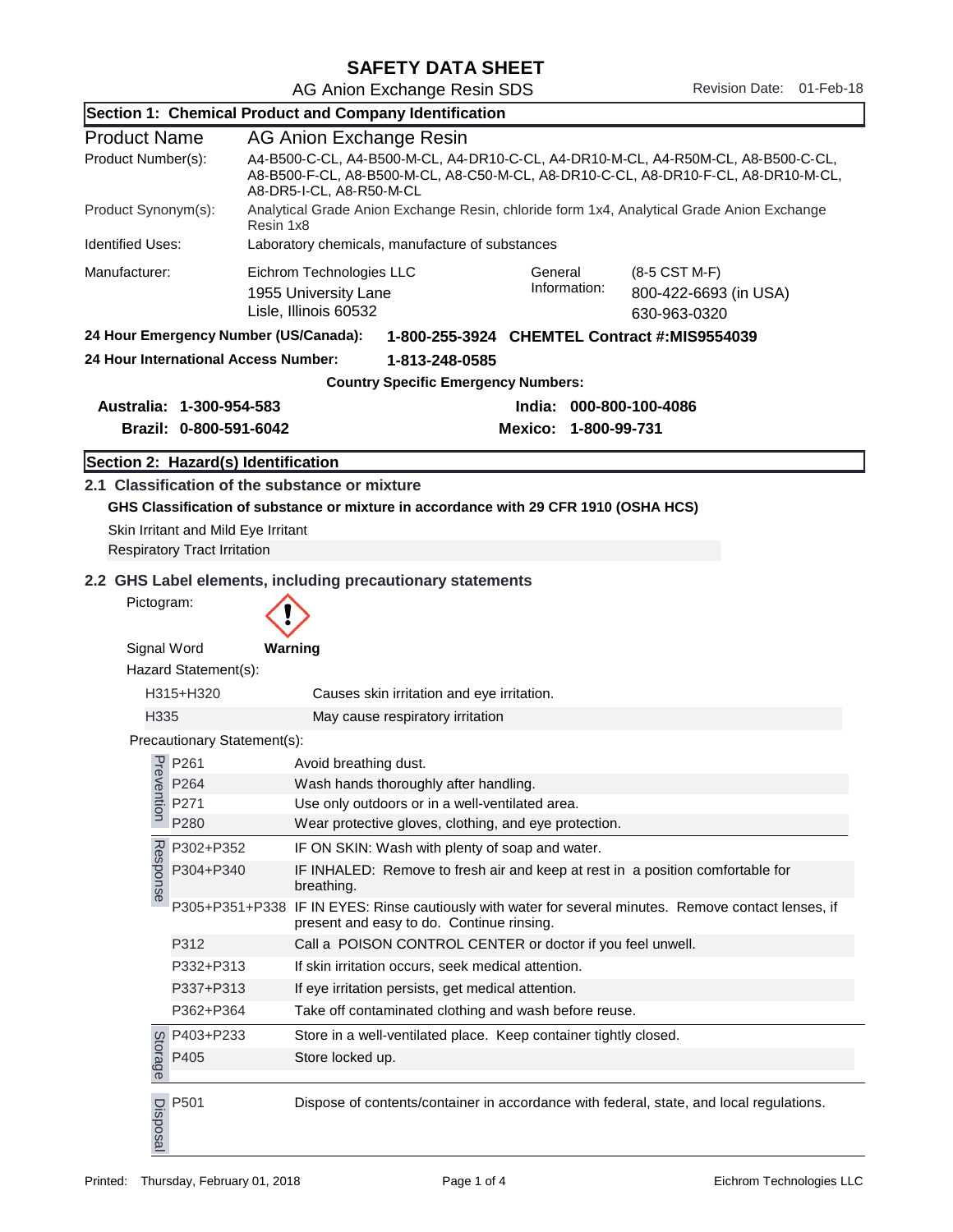2.3 Hazards Not Otherwise Classified (HNOC) or not covered by GHS:

| Section 3: Composition / Information on Ingredients                                                                        |                                                                                                                                                             |                                                     |                                                                                   |  |  |
|----------------------------------------------------------------------------------------------------------------------------|-------------------------------------------------------------------------------------------------------------------------------------------------------------|-----------------------------------------------------|-----------------------------------------------------------------------------------|--|--|
| Component                                                                                                                  |                                                                                                                                                             | CAS_Number                                          | Percentage Range                                                                  |  |  |
| Styrene, divinylbenzene and ethylstyrene copolymer,<br>chloromethyl trimethylamine functionalized in the chloride<br>form  |                                                                                                                                                             | 69011-19-4                                          | 65-70%                                                                            |  |  |
| De-ionized water                                                                                                           |                                                                                                                                                             | 007732-18-5                                         | 30-35%                                                                            |  |  |
| Section 4: First-aid Measures                                                                                              |                                                                                                                                                             |                                                     |                                                                                   |  |  |
| Ingestion                                                                                                                  |                                                                                                                                                             |                                                     | Rinse mouth and call a POISON CONTROL CENTER or doctor if you feel unwell.        |  |  |
| <b>Skin Contact</b>                                                                                                        | Wash immediately with soap and copious amounts of water. Remove and wash<br>contaminated clothing promptly. If irritation develops, seek medical attention. |                                                     |                                                                                   |  |  |
| Eye Contact                                                                                                                | IF IN EYES: Rinse cautiously with water for several minutes. Remove contact<br>lenses, if present and easy to do. Continue rinsing.                         |                                                     |                                                                                   |  |  |
|                                                                                                                            |                                                                                                                                                             | If eye irritation persists, get medical attention.  |                                                                                   |  |  |
| Inhalation                                                                                                                 | IF INHALED: Remove to fresh air and keep at rest in a position comfortable for<br>breathing.                                                                |                                                     |                                                                                   |  |  |
| Most important symptoms and effects,<br>both acute and delayed                                                             | No further relevant information available.                                                                                                                  |                                                     |                                                                                   |  |  |
| Indication of any immediate medical<br>attention and special treatment needed antidote.                                    |                                                                                                                                                             |                                                     | Treat according to symptoms (decontamination, vital functions), no known specific |  |  |
| Section 5: Firefighting Measures                                                                                           |                                                                                                                                                             |                                                     |                                                                                   |  |  |
| <b>Extinguishing Media</b>                                                                                                 | Foam, CO2, Dry Chemical                                                                                                                                     |                                                     |                                                                                   |  |  |
| Protective Equipment                                                                                                       | Wear positive pressure self-contained breathing apparatus and full personal<br>protective equipment.                                                        |                                                     |                                                                                   |  |  |
| Special Hazards                                                                                                            | Possible combustion products include carbon oxides, nitrogen oxides, chlorine.                                                                              |                                                     |                                                                                   |  |  |
| Section 6: Accidental Release Measures                                                                                     |                                                                                                                                                             |                                                     |                                                                                   |  |  |
| Personal precautions<br>Avoid creating and breathing dust. See section 8.                                                  |                                                                                                                                                             |                                                     |                                                                                   |  |  |
| Use proper personal protect equipment (specified in section 8)                                                             |                                                                                                                                                             |                                                     |                                                                                   |  |  |
|                                                                                                                            | Surface may be slippery.                                                                                                                                    |                                                     |                                                                                   |  |  |
| Methods and materials for containment Sweep up material and transfer to a suitable container for disposal.<br>and clean-up |                                                                                                                                                             |                                                     |                                                                                   |  |  |
| Reference to other sections                                                                                                | For disposal see section 13.                                                                                                                                |                                                     |                                                                                   |  |  |
| Section 7: Handling and Storage                                                                                            |                                                                                                                                                             |                                                     |                                                                                   |  |  |
| Conditions for safe handling                                                                                               | temperature.                                                                                                                                                |                                                     | Avoid repeated freeze-thaw cycles; beads may fracture. If frozen, thaw at room    |  |  |
|                                                                                                                            |                                                                                                                                                             | Use mechanical exhaust if dust is formed.           |                                                                                   |  |  |
| Conditions for safe storage                                                                                                | Normal warehouse storage in cool, dry area is satisfactory.                                                                                                 |                                                     |                                                                                   |  |  |
|                                                                                                                            |                                                                                                                                                             | Storage temperature: 0 to 50 °C (32 to 122°F)       |                                                                                   |  |  |
|                                                                                                                            |                                                                                                                                                             | Recommended shelf Life: Use within 24 months        |                                                                                   |  |  |
|                                                                                                                            |                                                                                                                                                             |                                                     | Preferred Storage temperature is in the lower half of the range given below.      |  |  |
|                                                                                                                            | Keep away from strong oxidizers.                                                                                                                            |                                                     |                                                                                   |  |  |
| Specific End Use(s)                                                                                                        |                                                                                                                                                             |                                                     | Apart from the uses mentioned in section 1 no other specific uses are stipulated. |  |  |
| Section 8: Exposure Controls / Personal Protection                                                                         |                                                                                                                                                             |                                                     |                                                                                   |  |  |
| <b>Control Parameters</b>                                                                                                  | Contains no substances with occupational exposure limit values.                                                                                             |                                                     |                                                                                   |  |  |
| <b>Exposure Controls</b>                                                                                                   | immediately after handling the product.                                                                                                                     |                                                     | Avoid contact with skin, eyes, and clothing. Wash hands before breaks and         |  |  |
|                                                                                                                            |                                                                                                                                                             | Do not eat, drink or smoke when using this product. |                                                                                   |  |  |
| Eye protection                                                                                                             | Wear safety glasses.                                                                                                                                        |                                                     |                                                                                   |  |  |
| Body protection                                                                                                            | Wear protective gloves and clothing.                                                                                                                        |                                                     |                                                                                   |  |  |
| Respiratory protection                                                                                                     | Do not breathe dust.                                                                                                                                        |                                                     |                                                                                   |  |  |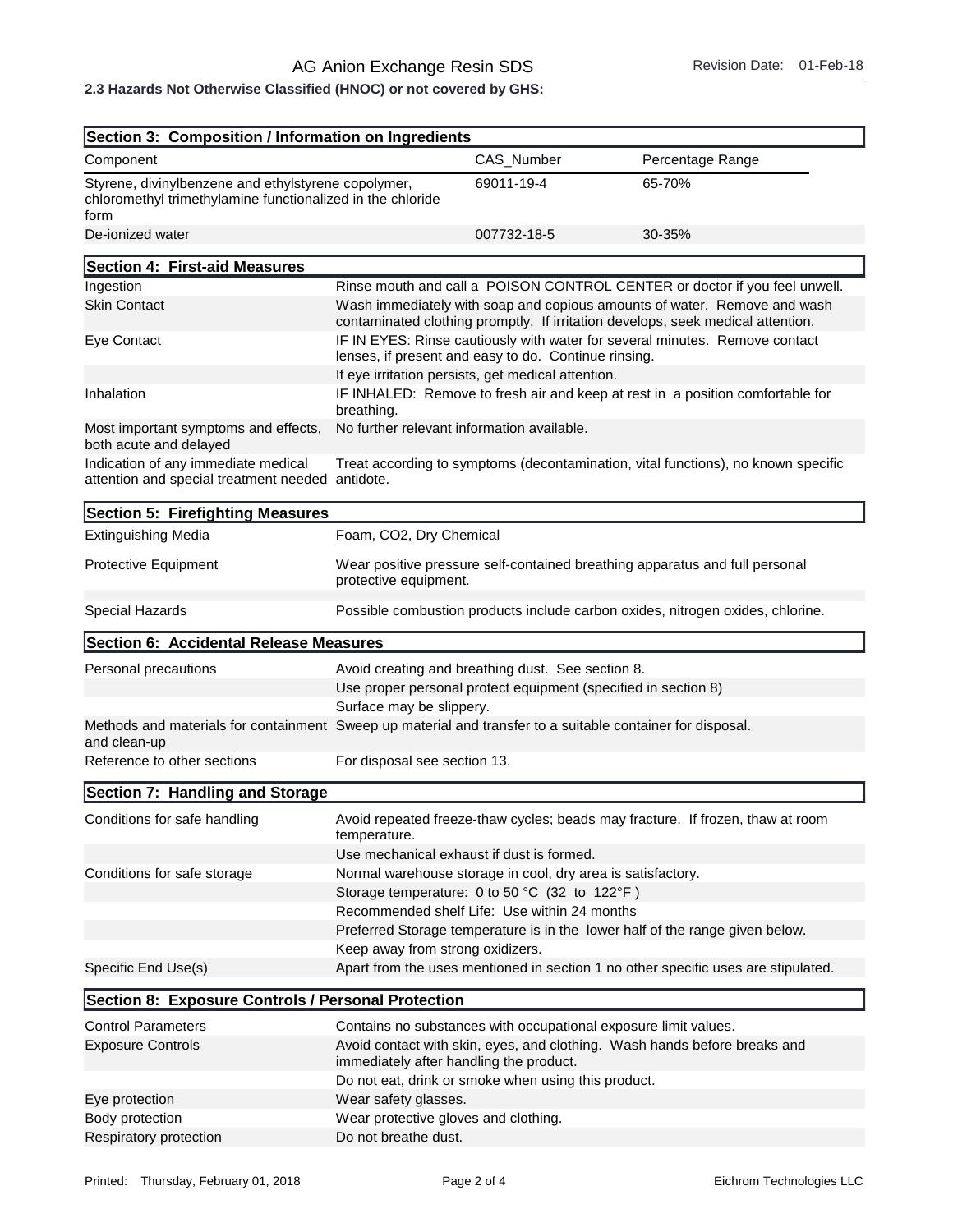| Section 9: Physical Properties                                          |                            |                                                                                                                                                                                                                                                                        |                                                            |                                                       |  |  |
|-------------------------------------------------------------------------|----------------------------|------------------------------------------------------------------------------------------------------------------------------------------------------------------------------------------------------------------------------------------------------------------------|------------------------------------------------------------|-------------------------------------------------------|--|--|
| Information on basic physical and chemical properties                   |                            |                                                                                                                                                                                                                                                                        |                                                            |                                                       |  |  |
| Appearance:                                                             | Powder                     |                                                                                                                                                                                                                                                                        | <b>Explosion Limits</b>                                    | Not applicable                                        |  |  |
|                                                                         | White to Yellow            |                                                                                                                                                                                                                                                                        | (Upper/Lower):                                             |                                                       |  |  |
| Odor:<br>Amine                                                          |                            |                                                                                                                                                                                                                                                                        | Flash Point:                                               | Not applicable                                        |  |  |
| Odor Threshold:<br>Not Established                                      |                            |                                                                                                                                                                                                                                                                        | Flammability:                                              | Not flammable until all moisture                      |  |  |
| pH:                                                                     | <b>Essentially neutral</b> |                                                                                                                                                                                                                                                                        |                                                            | is removed; resin starts to burn<br>in flame at 230°C |  |  |
| <b>Melting Point:</b>                                                   |                            | 0 °C (water); Not determined for                                                                                                                                                                                                                                       | Autolgnition Temperature:                                  | above 500°C                                           |  |  |
| solid                                                                   |                            |                                                                                                                                                                                                                                                                        | Decomposition                                              | Not Established                                       |  |  |
| <b>Boiling Point:</b><br>solid                                          |                            | 100 °C (water); Not determined for                                                                                                                                                                                                                                     | Temperature                                                |                                                       |  |  |
| Relative Density:                                                       | 44 lb/cuft                 |                                                                                                                                                                                                                                                                        | VaporPressure:                                             | Not Established                                       |  |  |
| Solubility:                                                             | Insoluble in water         |                                                                                                                                                                                                                                                                        | VaporDensity:                                              | Not Established                                       |  |  |
| <b>Partition Coefficient:</b>                                           | Not Established            |                                                                                                                                                                                                                                                                        | <b>Evaporation Rate:</b>                                   | Not established                                       |  |  |
| Viscosity:                                                              | Not Applicable             |                                                                                                                                                                                                                                                                        |                                                            |                                                       |  |  |
| Section 10: Stability and Reactivity                                    |                            |                                                                                                                                                                                                                                                                        |                                                            |                                                       |  |  |
|                                                                         |                            |                                                                                                                                                                                                                                                                        |                                                            |                                                       |  |  |
| Reactivity                                                              |                            |                                                                                                                                                                                                                                                                        | No hazardous reactions if stored and handled as indicated. |                                                       |  |  |
| <b>Chemical Stability</b>                                               |                            | Stable under normal handling and storage conditions.                                                                                                                                                                                                                   |                                                            |                                                       |  |  |
| <b>Hazardous Reactions</b>                                              |                            | No hazardous reactions are expected in normal laboratory use. Hazardous<br>polymerization will not occur.                                                                                                                                                              |                                                            |                                                       |  |  |
| Conditions to Avoid                                                     |                            | Exposure to elevated temperatures can cause product to decompose.                                                                                                                                                                                                      |                                                            |                                                       |  |  |
| Materials to Avoid                                                      |                            | Contact with strong oxidizers will degrade material.                                                                                                                                                                                                                   |                                                            |                                                       |  |  |
| Hazardous decomposition Products                                        |                            | Decomposition products depend upon temperature, air supply, and the presence of<br>other materials. Decomposition products can include and are not limited to:<br>Chlorinated hydrocarbons, aromatic compounds, hydrocarbons, hydrogen chloride,<br>and organic amines |                                                            |                                                       |  |  |
| Section 11: Toxicology Information                                      |                            |                                                                                                                                                                                                                                                                        |                                                            |                                                       |  |  |
| <b>Acute Toxicity</b>                                                   |                            |                                                                                                                                                                                                                                                                        |                                                            |                                                       |  |  |
| <b>Oral Effects</b>                                                     |                            | Oral LD50 $> 5,000$ mg/kg (rat)                                                                                                                                                                                                                                        |                                                            |                                                       |  |  |
| <b>Inhalation Effects</b>                                               |                            | Inhalation LC50 has not been determined.                                                                                                                                                                                                                               |                                                            |                                                       |  |  |
| <b>Dermal Effects</b>                                                   |                            | Dermal LD50 has not been determined.                                                                                                                                                                                                                                   |                                                            |                                                       |  |  |
|                                                                         |                            |                                                                                                                                                                                                                                                                        |                                                            |                                                       |  |  |
| Skin corrosion/irritation                                               |                            |                                                                                                                                                                                                                                                                        |                                                            |                                                       |  |  |
|                                                                         |                            | Prolonged exposure not likely to cause significant skin irritation. May cause more<br>severe response if skin is abraded (scratched or cut).                                                                                                                           |                                                            |                                                       |  |  |
| Serious eye damage/irritation                                           |                            |                                                                                                                                                                                                                                                                        |                                                            |                                                       |  |  |
|                                                                         |                            | May cause slight temporary eye irritation. Solid or dust may cause irritation or<br>corneal injury due to mechanical action.                                                                                                                                           |                                                            |                                                       |  |  |
| Respiratory or skin sensitization                                       |                            |                                                                                                                                                                                                                                                                        |                                                            |                                                       |  |  |
|                                                                         |                            | No relevant data found.                                                                                                                                                                                                                                                |                                                            |                                                       |  |  |
| <b>Germ Cell Mutagenicity</b>                                           |                            |                                                                                                                                                                                                                                                                        |                                                            |                                                       |  |  |
|                                                                         |                            | No relevant data found.                                                                                                                                                                                                                                                |                                                            |                                                       |  |  |
| Carcinogenicity                                                         |                            |                                                                                                                                                                                                                                                                        |                                                            |                                                       |  |  |
|                                                                         |                            | No relevant data found.                                                                                                                                                                                                                                                |                                                            |                                                       |  |  |
| <b>Reproductive Toxicity</b>                                            |                            |                                                                                                                                                                                                                                                                        |                                                            |                                                       |  |  |
|                                                                         |                            | No relevant data found.                                                                                                                                                                                                                                                |                                                            |                                                       |  |  |
| Specific Target Organ Toxicity                                          |                            |                                                                                                                                                                                                                                                                        |                                                            |                                                       |  |  |
| Single Exposure<br><b>Repeated Exposure</b><br><b>Aspiration Hazard</b> |                            | No relevant data found.                                                                                                                                                                                                                                                |                                                            |                                                       |  |  |
|                                                                         |                            | No relevant data found. Not anticipated to cause significant adverse effects.                                                                                                                                                                                          |                                                            |                                                       |  |  |
|                                                                         |                            | No data available regarding the aspiration hazard of this product.                                                                                                                                                                                                     |                                                            |                                                       |  |  |